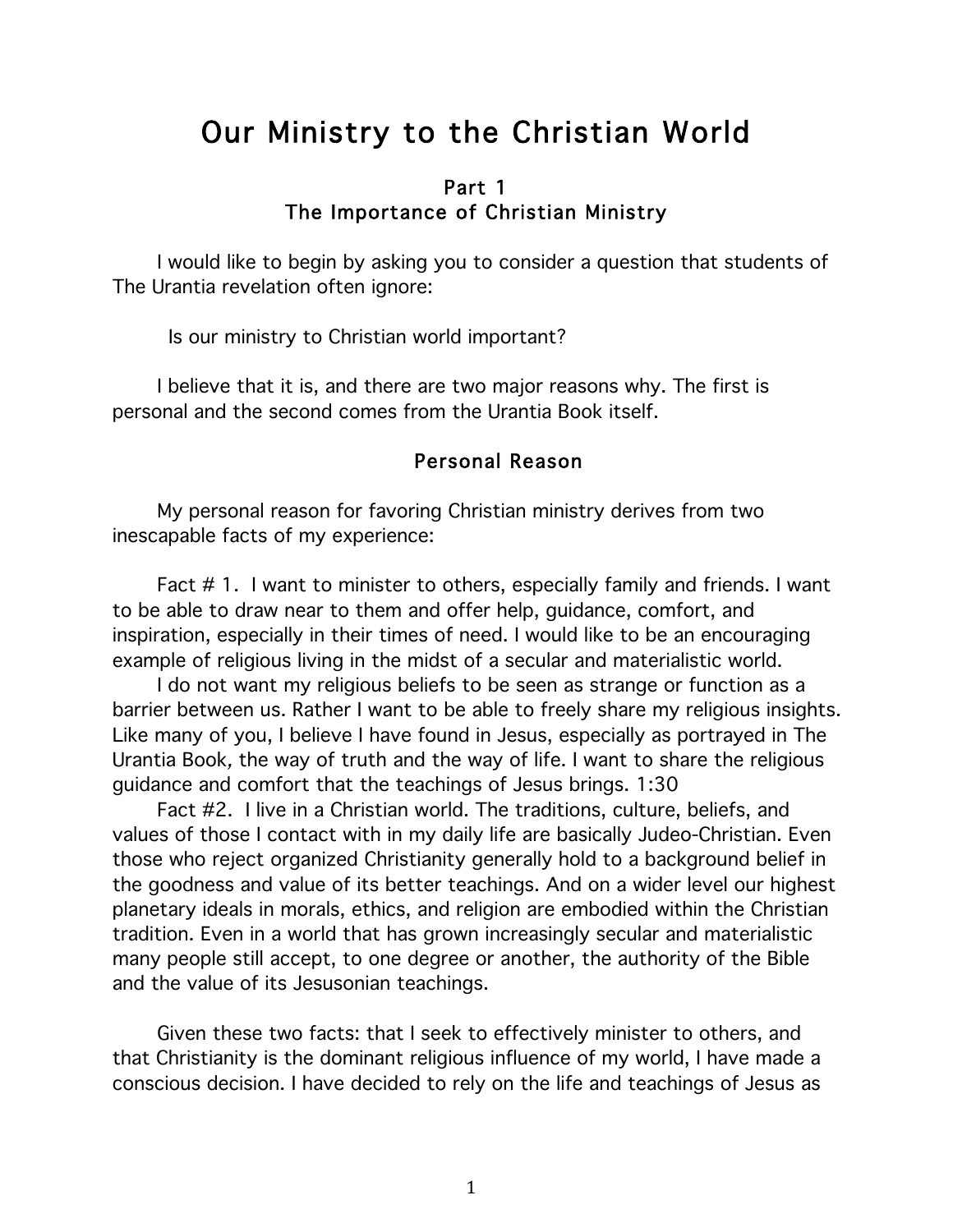portrayed in the New Testament gospels of Matthew, Mark, Luke, and John.

Fact #1—Desire Effective Personal Ministry Fact #2—Live in a Christian World Reolution--Focus on Jesus; use the Bible

I have found that by using the Biblical record of Jesus I can effectively minister and teach the insights I have discovered in The Urantia Book without arousing antagonism or resistance. Indeed I find that people are quite receptive to a better understanding of Jesus when it is presented in harmony with Christian teachings.

# The Call of the Urantia Revelation

My second major reason for Christian ministry derives from the Urantia Book itself. For if we look at what the Urantia Papers really teach we do not find that they direct us to spread Urantia Books—rather, they call for a new revelation of *Jesus* and his actual teachings. The following quotations should help make this clear:

"There must come a revival of the actual teachings of Jesus…" (1866:170:5.19)

"Of all human knowledge, that which is of greatest value is to know the religious life of Jesus and how he lived it." (2090:196:1.3)

"Modern culture must become spiritually baptized with a new revelation of Jesus' life and illuminated with a new understanding of his gospel of eternal salvation." (2084;195:10.1)

And let us take special note of this last quote:

"Religion does need new leaders, spiritual men and women who will dare to depend solely on Jesus and his incomparable teachings." (2082:195:9.3)

## Christians are our Target Audience

There is another aspect of Christian ministry that is important to realize: the Urantia revelation not only calls for a new revelation of Jesus; it also directs us to bring this new revelation to Christians.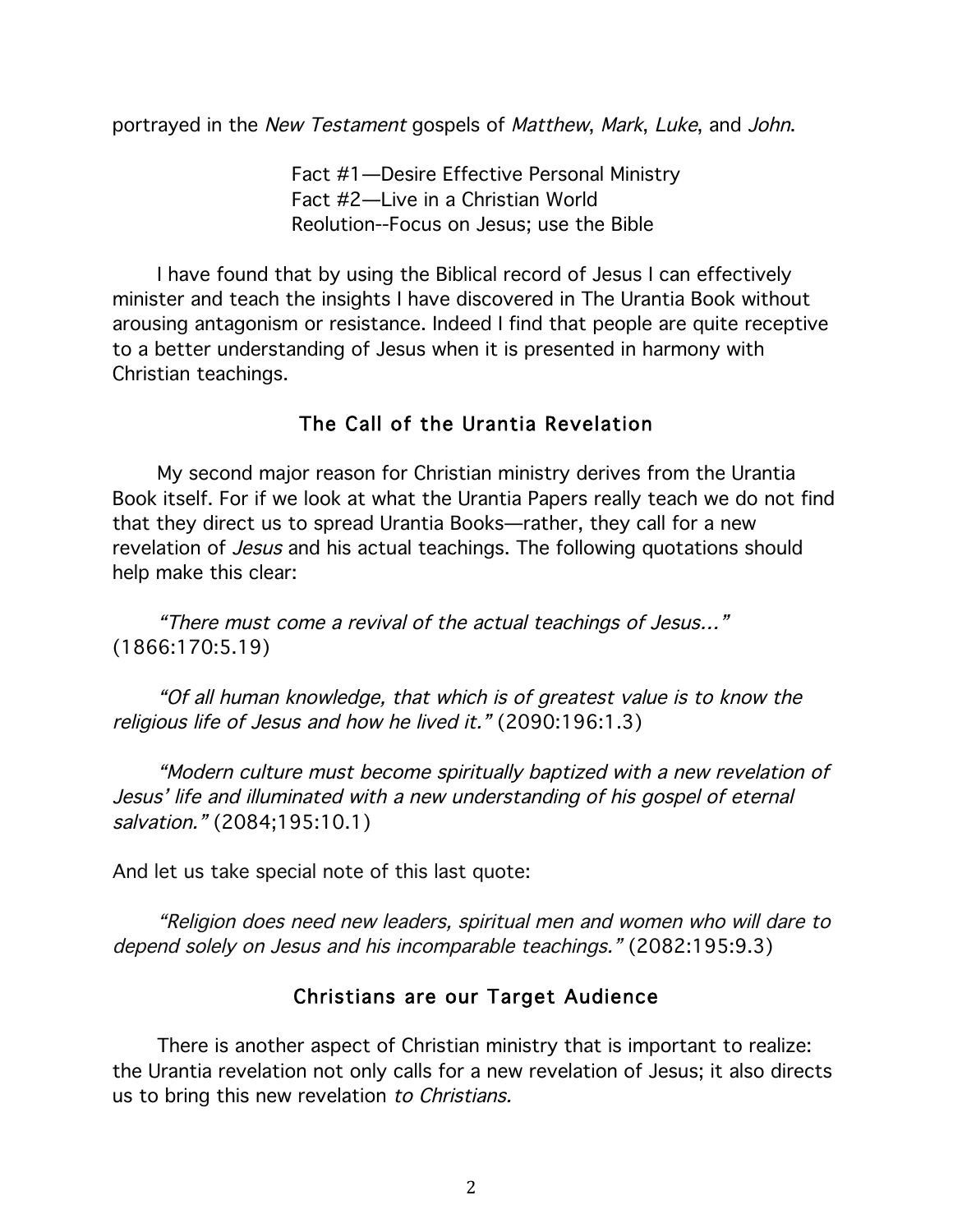For example, consider this quotation from page 2082:

"…Christianity stands in need of new contact with the uncompromised teachings of Jesus; it languishes for lack of a new vision of the Master's life on earth." (2082:195.9)

In Christian doctrine, an outward church has taken the place of Jesus' inner spiritual kingdom of submission to God. But membership in the church is not equivalent to citizenship in the kingdom; one is spiritual and the other mainly social. Jesus' spiritual kingdom still exists in those believers who are dedicated to doing the Father's will. This brotherhood of kingdom now slumbers within the Christian church, but it will eventually come forth. Our job is to help awaken and inspire sleeping Christians through a revival of Jesus' actual teachings.

And we should understand that a new revelation of Jesus, which attracts and unifies all true believers, is the great goal the revelators present to us in their vision of our world's ideal religious future. Listen to their prophetic promise from page 2086:

"The great hope of Urantia lies in the possibility of a new revelation of Jesus with a new and enlarged presentation of his saving message which would spiritually unite in loving service the numerous families of his present day professed followers." (2086;195.10.15)

In sum, the clear call of the revelators is to uplift and unify *Christians* by turning them back to the foundation of their faith, Jesus' original gospel of the kingdom, the good news that God is our loving heavenly Father and we are all his planetary children, sons and daughters of God.

## Effective Techniques for Revealing Jesus

If we take seriously The Urantia Book's call to bring about a new revelation of Jesus to the Christian world, what should be our approach? For example, should we spread Urantia Books in an effort to bring about this new revelation of Jesus? If this is what the revelators intended, they certainly do not say so; they consistently call for a return to Jesus' actual teachings, but nowhere do they tell us that this is to be accomplished by spreading Urantia Books.

For me the answer to this question of how to bring about a revival of Jesus' actual teachings is the same as the answer to the question of how I can be most effective in my personal ministry. I believe we need to recognize the background beliefs and values of our world and adapt our ministry to the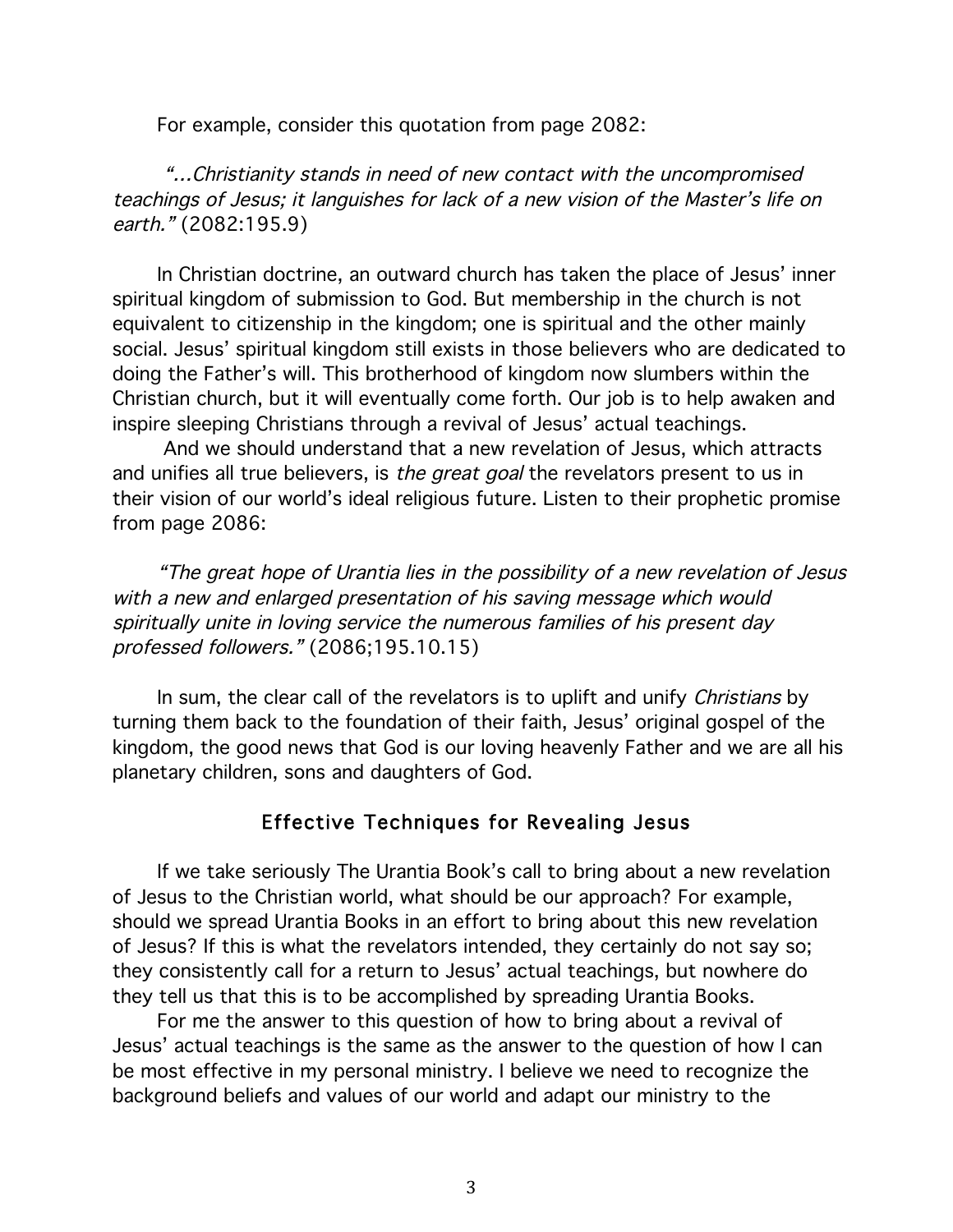understanding and receptivity of our audience. This means we need a ministry that, like the Urantia revelation itself, exalts and affirms the best in Christianity. We need to recognize that the truths originally portrayed in the New Testament gospels are the same saving truths that The Urantia Book teaches.

In doing this we are merely following the example of Jesus' ministry to the Jewish world. He always adapted his teachings to the ways and comprehension of his audience. He did not incite confusion and arouse antagonism by teaching truths too far removed from the capacity of his hearers. Jesus always affirmed the best in the Jewish religion and showed due respect for the ways and traditions of his people. He often affirmed and even relied upon the authority of the Jewish scriptures in his effort to get across his own expanded teachings.

In our work for a new revelation of Jesus I believe we should do the same. Whereas Jesus lived and taught mostly among the Jews, the culture we live in is basically Christian. If we are to go to the world we live in, the Christian world, we should first respect their traditions, second, affirm our commonly held beliefs and values, and third, present our expanded revelation of Jesus in a way that best harmonizes with their understanding and belief system; in sum, we should simply relate to Christians as fellow religionists who share many of our beliefs and values, and learn to speak to them in their own language.

#### Part II Experiences in Christian Ministry

What results may we expect when we pursue such an approach?

I have experimented with this form of ministry for more than 40 years and the following is an outline of some of my experiences and observations. I hope they will inspire you in your personal ministry and help make that ministry more effective.

These experiences and comments are presented on three major levels: personal ministry to close family and friends, social ministry in my workplace environment, and the wider sphere of planetary ministry.

### Personal Level

My first really significant experience in teaching Jesus using the Bible occurred many years ago when my grandmother lay on her deathbed. At such a crucial time in her life I felt a strong urge to read to her good and meaningful words. I searched for the best and most trustworthy teachings I could find and finally settled on a small inspirational book that contained only the teachings of Jesus. I came into her room as often as I could and read to her from this book. I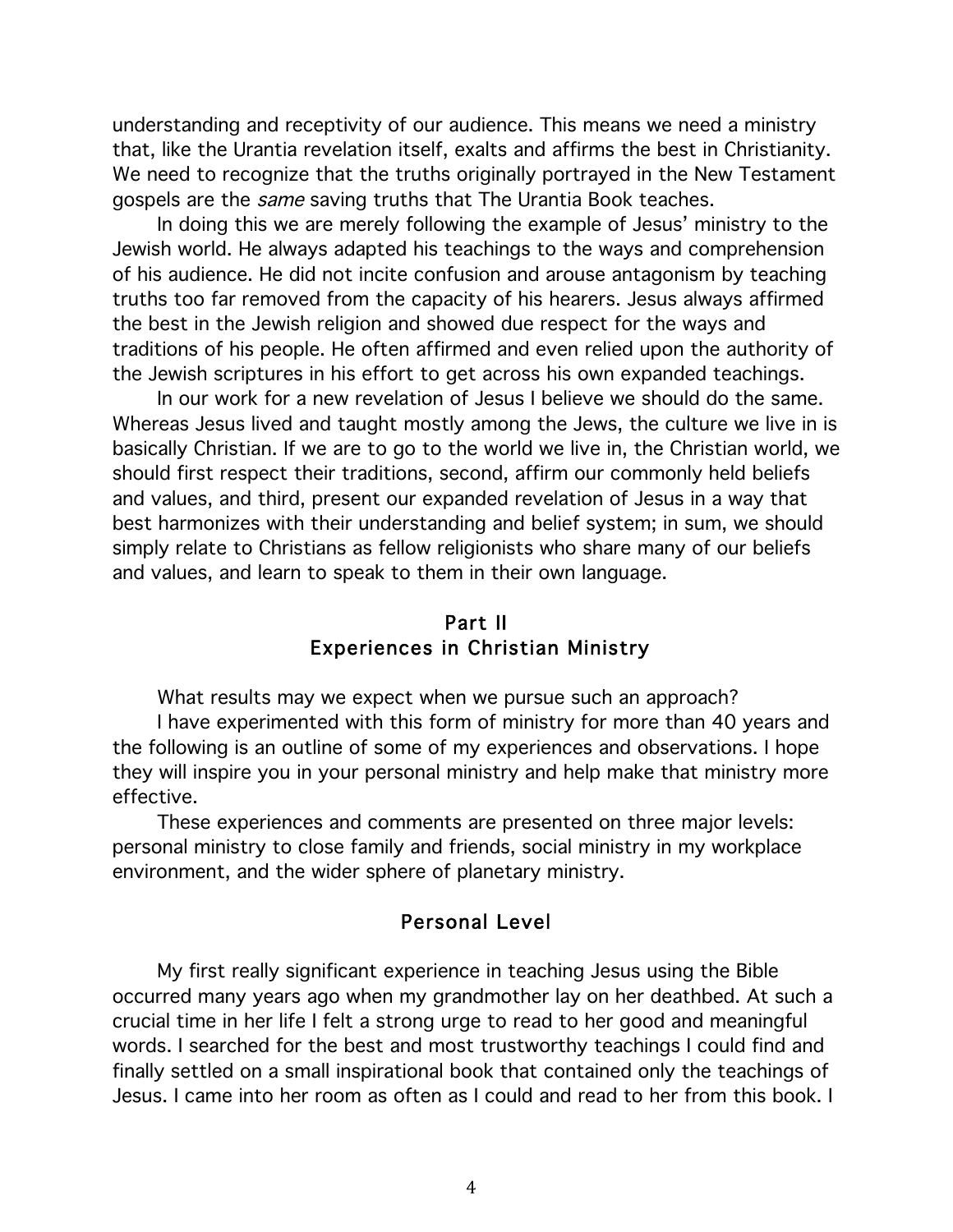hope and believe it was helpful; certainly I had the great satisfaction of knowing I had ministered comforting words and the saving teachings of Jesus at a time that would have special meaning for her.

On the personal level the best part of a ministry that seeks harmony and unity with Christianity is the sense of oneness I feel with close family and friends. I grew up as a part of a large and closely-knit extended family that included parents, grandparents, uncles, aunts and cousins. We all grew up faithfully attending mainline churches and the Christian religion has always been a central part of our lives.

What has my acceptance of the Urantia Revelation meant to my relations with this close family circle? It has not meant that we live in two separate worlds where each side rejects the beliefs of the other. In fact our religious unity has grown much stronger. Because I accept and affirm the best of Christianity, our religious viewpoints are mutually respected. I can minister freely to those closest to me and by openly affirming Jesusonian teachings I can help strengthen them in "fighting the good fight of faith."

While most members of my personal family circle are a part of the mainline tradition, my wife's parents and my brother adhere to a stricter interpretation of Christian doctrine. With these religionists I have also found a deeper and closer relationship.

My brother is a devoted Christian, who adheres to traditional Christian theology. We have had many positive discussions through the years and both feel a sense of shared values. In fact, our relationship has been defined more by unity of religious values and ideals than by differences in theology. I have enjoyed attending his church as well as religious retreats sponsored by that church. Even at these church gatherings I found I could easily minister insights I had gained from The Urantia Book, and in turn was uplifted by a sense of unity and fellowship with other sincere Christians.

I have even had a positive discussion with my father-in-law concerning the atonement doctrine. With this more fundamentalist believer I was able to make all my important points and arguments by prefacing my discussion with this viewpoint:

"Of all the teachings in the Bible, Jesus' stand out as the *highest* and *best*. His teachings are perfect, and all others should be judged by their harmony with his concepts and pronouncements."

In this way I operated from an authoritative source that he also respected. We had a six-month correspondence and actually drew closer while arguing for fundamentally opposing viewpoints.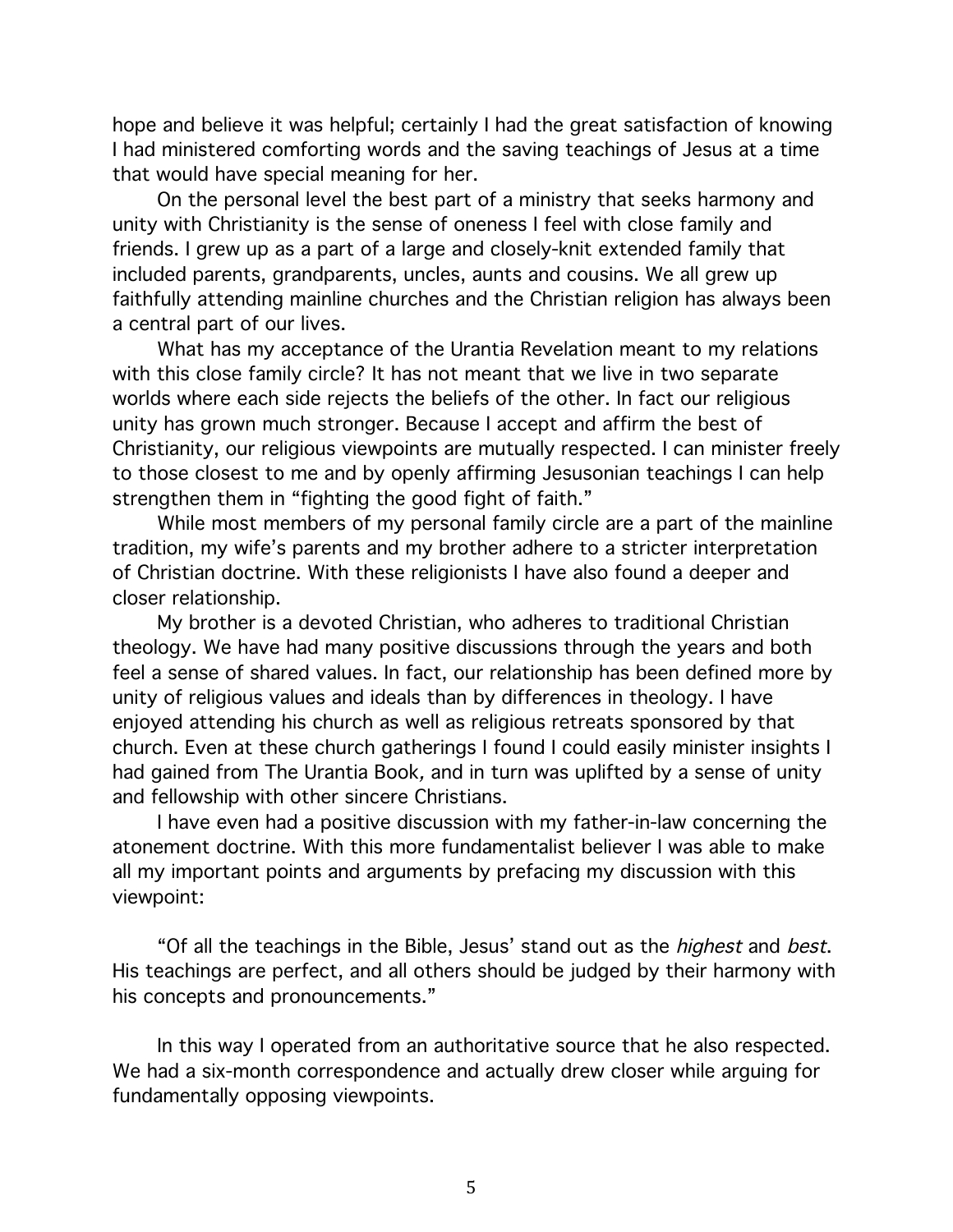It is important to observe that my ministry to the Christian world has not just been one way. In many instances Christian friends and acquaintances have ministered to and prayed for me in my times of need. Indeed, I feel certain that their prayer and ministry has been instrumental in bringing my through my most difficult times. My experience is that when we seek religious unity with others we gain great benefit from the, fellowship, prayer, and ministry of our Christian friends.

#### Social Level

This sense of religious community that I feel with close family and friends has also extended to my workplace environment.

For 27 years I served as director of the Einstein School, a small private school I founded in 1981. The following words were part of the school's original statement of guiding principles. They demonstrate the ease with which one may blend Christian and Urantia Book teachings in a way that is acceptable to the general public:

"Einstein School believes that learning and character development should not be separated. Its purpose is the balanced development of the whole personality—body, mind, and spirit. The school affirms the basic values and teachings of Jesus. It encourages students to see themselves as children of a loving heavenly Father and to treat others in a brotherly manner. Love, thoughtfulness, helpfulness, and service to others are emphasized."

This religious orientation was generally reassuring to parents of all persuasions, and in 27 years I knew of only one parent who rejected the school because of its religious stance. On the contrary, the fact that the school fostered Christian beliefs and values was a major plus. A number of parents indicated that the school's religious outlook was an important factor in choosing Einstein School for their child.

We generally had a number of students who came to us from Christian Schools, but we also had others who came from non-religious and secular backgrounds. Also, the school employed a number of excellent Jewish teachers and we often had Jewish students. By ignoring Christian dogma and focusing on the actual teachings of Jesus we are able to speak freely to all and encourage our students to learn and live Jesusonian ideals.

I found it both rewarding and effective to apply Jesus' teachings in the many real life situations that arose at school. For example one of the most fundamental problems children face is lack of self-respect. This often results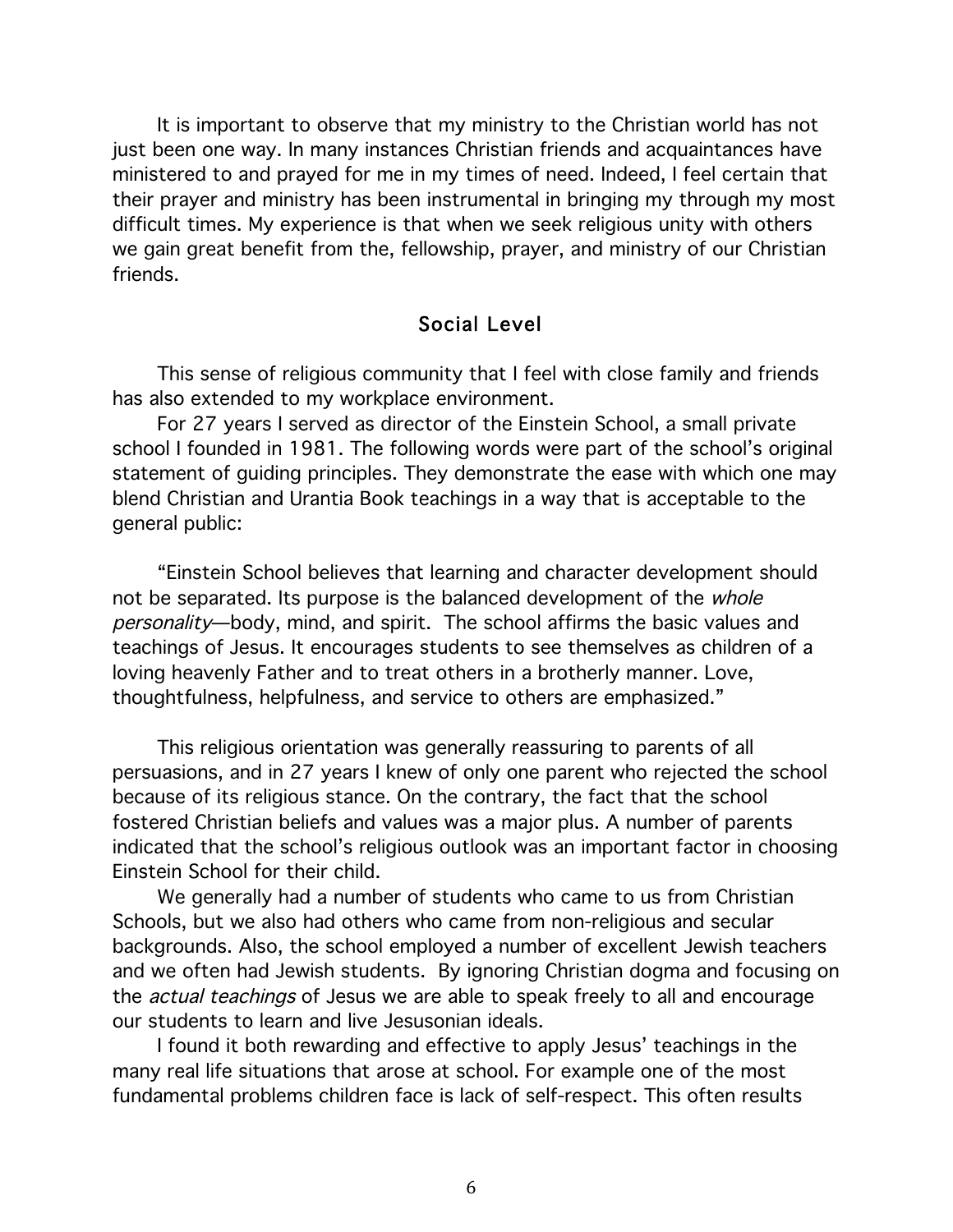both in serious learning problems and in difficulties relating to other students and to teachers. The school's answer to this widespread problem was to teach the students to see themselves as children of God and therefore worthy of respect. At the same time it was emphasized that all others are also worthy of respect, and that the more we respect others the more we can respect ourselves. This idea and ideal that we are all sons and daughters of a loving heavenly Father was the central teaching of the school, the one that we sought most to impart to our students.

Because the school was openly Jesusonian and Christian in its policies I found it easy and natural to minister in many ways. For example, I begin each Monday morning by announcing a "word of the week." It was a character or positive value word such as faith, tolerance, altruism, etc., and sometimes a phrase like "Be of good courage," or "To have friends be friendly." We discussed the concept and each student looked up the word and wrote a short description of it. The younger students also did a color poster each week and we voted each Monday on the best poster of the previous week; these posters were then prominently displayed in the school.

The school enjoyed great success and we had no shortage of applications. It became well known in the community as a place where children who had previous difficulty in school enjoyed success, growth, and more fully reached their full potential. All this took place in a school that taught revealed Jesusonian concepts using the Bible as a background authoritative source.

#### Planetary Level

My primary efforts at ministry beyond the personal and social levels involve a book entitled The Life and Teachings of Jesus that I first published in 1992. I began work on it in the mid 80's after searching in vain for a book that isolated and compiled all the Biblical verses dealing with Jesus. Failing to find a book that I felt comfortable with, I decided to undertake the project myself. Using The Urantia Book as a guide, I sought to collect and organize all the true Biblical verses concerning Jesus, in chronological order, from birth through death and resurrection. I used the Revised Standard Version as my basic text, but also used some 26 versions of the Bible to find the most fitting translation.

My first and most basic purpose for the book was to have an easy to read, trustworthy, and acceptable version of Jesus' life and teachings to give to others. The book was dedicated to the students of Einstein School and every year at our closing ceremonies I presented a copy of the book to each departing pupil. I felt real satisfaction in being able to leave every student with a book that continued and reinforced the ideal ministry of the school, and that also could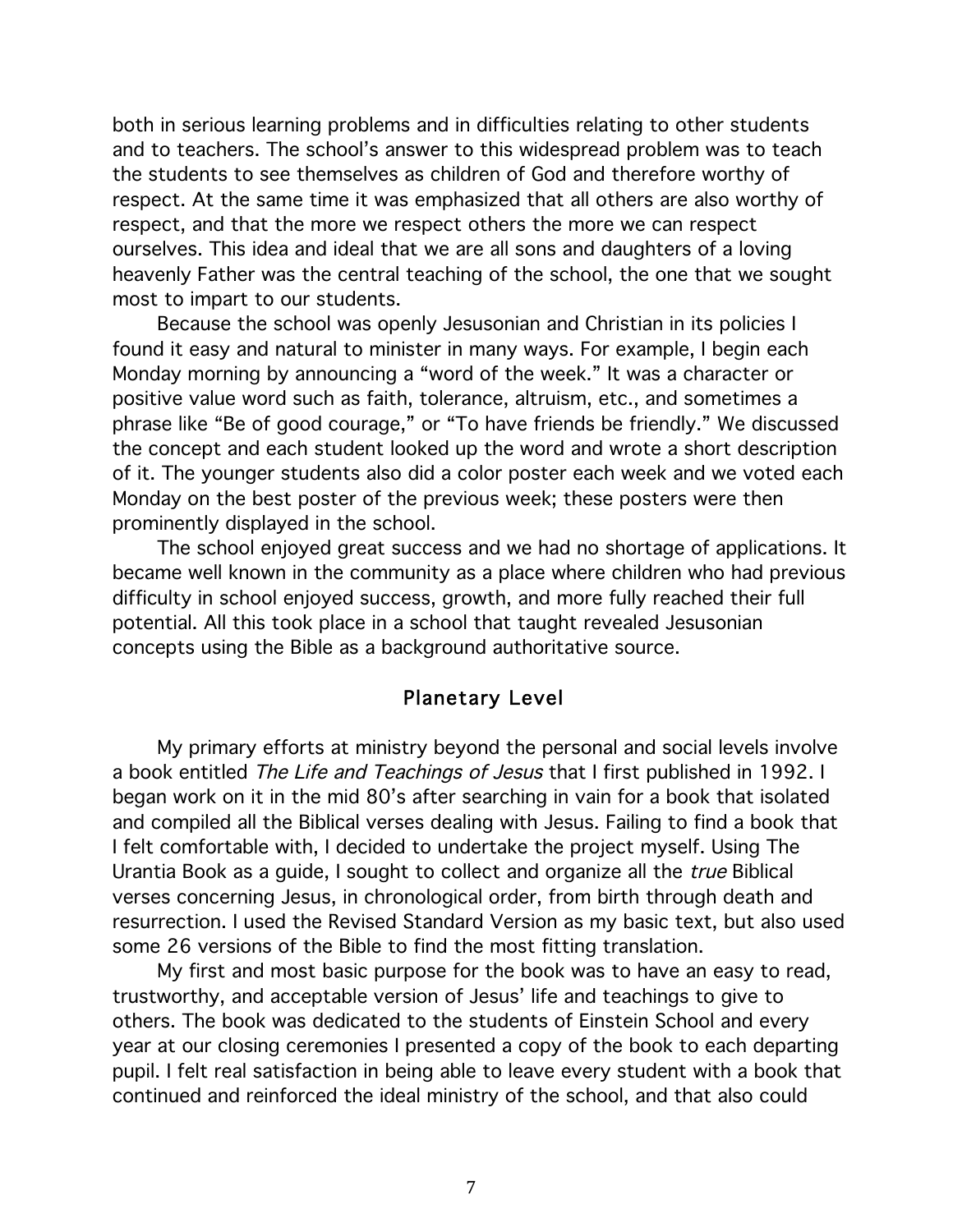serve as a life long source of guidance, comfort, and inspiration.

This book was always readily received and even looked forward to by the students. In fact, one year my high school students repeatedly requested that we study the book. So that year I taught History of Religion to my eleventh grade class using The Life and Teachings of Jesus as our textbook.

I have also given the book to many others, especially friends and individuals who are facing difficulty or crisis in their lives, and have received numerous reports of positive results. Other readers have also found the book useful. For example one long time Urantia Book student told me it had helped heal his relationship with his parents who had been concerned about his being into The Urantia Book. In another instance, a couple reported using it with great success to teach a Sunday school class in a mainline church—in fact, most of the class later ordered the book

The book has achieved remarkable success in a number of venues without any effort at distribution or marketing. For example, a seminary in Texas gave The Life and Teachings of Jesus to graduates at their closing ceremonies for several years. A pastor from India, who discovered the book on the internet, (lifeandteachingsofjesus.org) heads a network of more than 30 pastors that use the book as a primary teaching tool. This pastor has even translated the book into Telegu, their native language.

## Part III Summary

In summary, I do believe that our ministry to the Christian world is important. On a personal level, it is important because it allows us to freely share our religious viewpoint with others, especially family and friends. On a planetary level, Christian ministry is important because the Urantia revelation calls for it. It calls for a new revelation of Jesus' actual teachings. And it calls for a unification of Christianity through a return to Jesus' original gospel of the kingdom, the fatherhood of God and the brotherhood of man.

The real question is how best to achieve this objective. If we want to be effective ministers of the truths that Jesus taught, we must be wise in our techniques.

I believe that success in this great enterprise will be achieved only through unifying with Christianity and recognizing the authority of the Bible. I have cited a number of examples from personal experience that clearly show the effectiveness of this approach. Nor are my experiences unique; other Urantian believers are having real success in their ministry by focusing on the great truths we share with Christianity and as recorded in the Bible.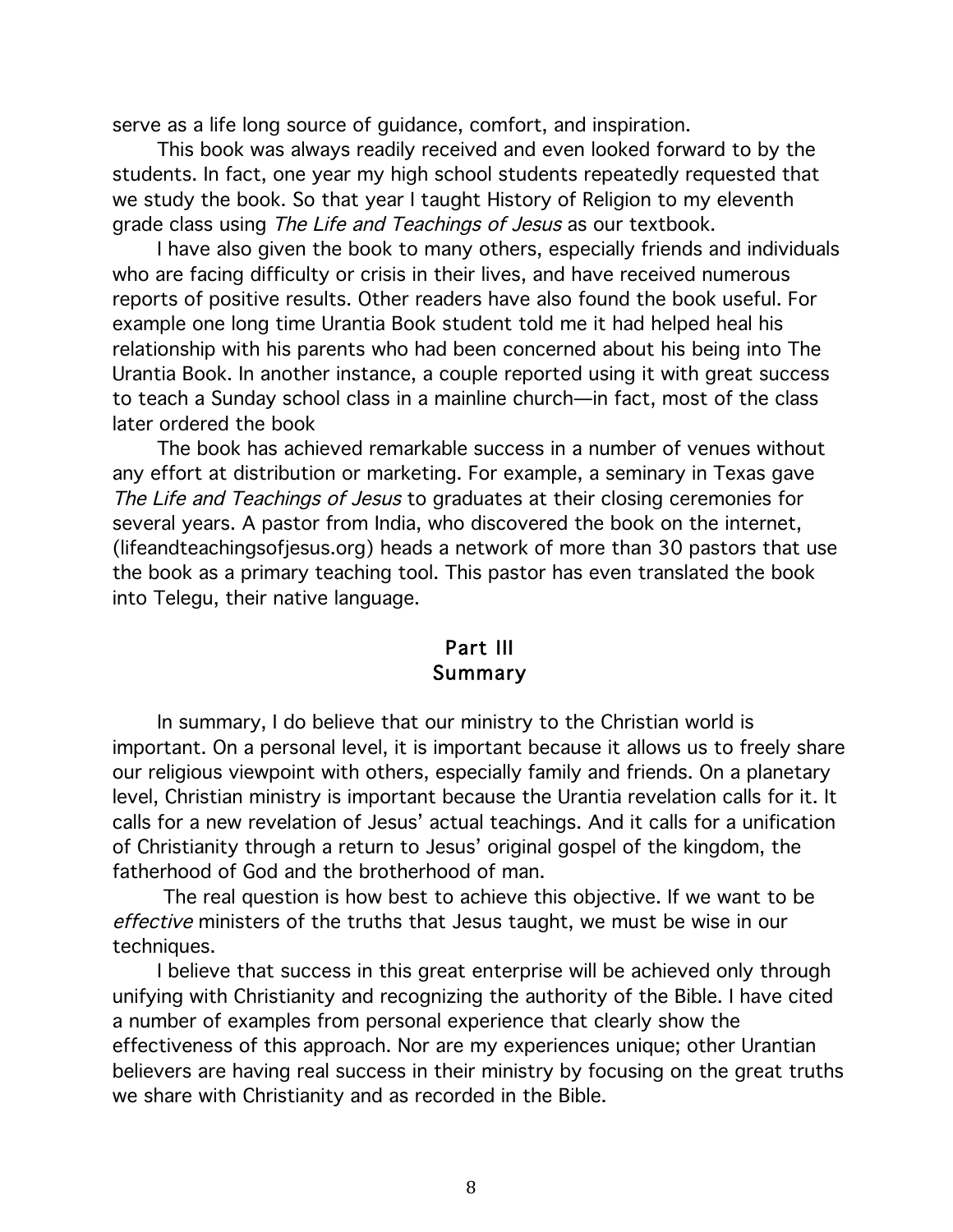### The Life and Teachings of Jesus

In this regard, I suggest that my book, The Life and Teachings of Jesus, can be a valuable tool. It collects and organizes all the true teachings of Jesus that are readily available and accepted by the great mass of humanity. It provides a way for Urantia Book believers to minister the truth they have found without requiring that the other person read a 2000 page book and make a faith commitment to its truth.

This book gives proper emphasis to Jesus original gospel, the good news that we are all children of God. And it clearly reveals his concept of the kingdom, the rule of the Father in the heart of the believer. Even its organization and the chronology of Jesus' life is revelatory of the greater vision found in the Urantia Book.

The Life and Teachings of Jesus is also valuable because it harmonizes the Urantia Book and the Bible. Its very existence is a demonstration of the deep harmony that exists between the teachings of the gospels and Part Four of the Urantia Book. The realization of this harmony should lead students of The Urantia Book to grow in respect for believers in the Bible, and lead Christian believers to gain new respect for followers of The Urantia Book.

For both sets of believers this book is valuable because it provides the cream of the gospels relatively purified of the human errors that became a part of the early Christian teachings. The words of Jesus as recorded in the New Testament gospels are our common religious heritage; they naturally evoke religious feelings, and in this organized and purified form we may more readily enjoy and be inspired by them.

So, I urge you to make use of this book. It makes a great gift. It can be a valuable source of uplift and guidance. It is an effective way to spread Urantia Book teachings. It can be a help and comfort to someone going through hard times. And it is an easy way to say to others that you stand for the way of Jesus in the midst of our secular and materialistic world.

## Closing

I would like to close now with some words of encouragement from the The Urantia Book for those who feel this call to spread Jesus' religion in our world. Here is what the revelators say regarding our present time and the prospects for a new revelation of Jesus:

"The teachings of Jesus…are even now slowly triumphing over the